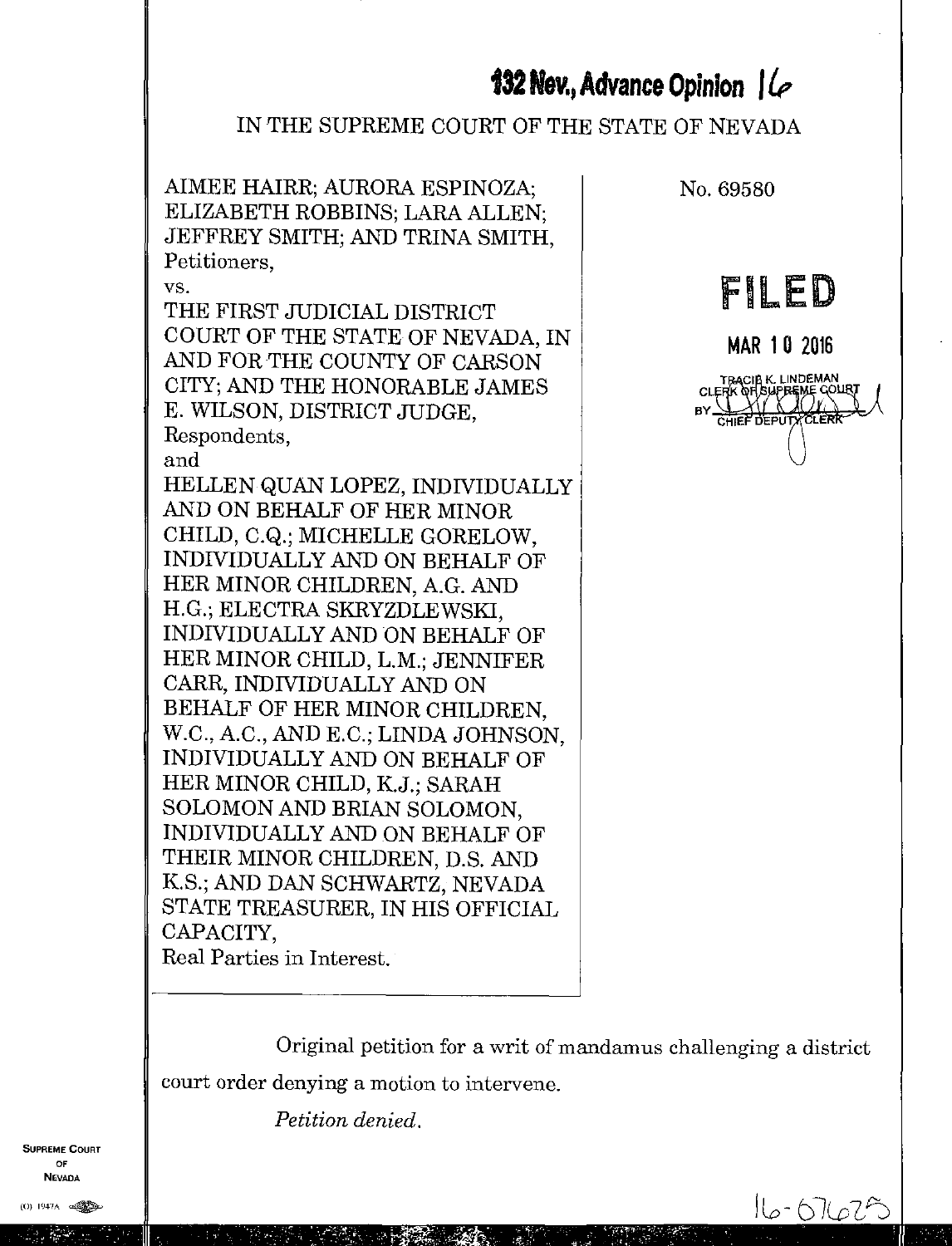Kolesar & Leatham, Chtd., and Matthew T. Dushoff and Lisa J. Zastrow, Las Vegas, for Petitioners.

Adam Paul Laxalt, Attorney General, and Lawrence J.C. VanDyke, Solicitor General, Joseph Tartakovsky, Special Assistant Attorney General, and Ketan D. Bhirud, Chief Deputy Attorney General, Carson City,

for Real Party in Interest Dan Schwartz, Nevada State Treasurer.

Wolf, Rifkin, Shapiro, Schulman & Rabkin, LLP, and Don Springmeyer, Justin C. Jones, and Bradley S. Schrager, Las Vegas; Education Law Center and David G. Sciarra and Amanda Morgan, Newark, New Jersey; Munger, ToIles & Olson LLP, and Tamerlin J. Godley, Thomas Paul Clancy, and Samuel T. Boyd, Los Angeles, California,

for Real Parties in Interest Hellen Quan Lopez, Michelle Gorelow, Electra Skryzdlewski, Jennifer Carr, Linda Johnson, Sarah Soloman, and Brian Soloman.

## BEFORE HARDESTY, SAITTA and PICKERING, JJ.

#### *OPINION*

By the Court, HARDESTY, J.:

In this original petition for a writ of mandamus, we must determine whether the district court abused its discretion in denying petitioners' motion to intervene as defendants in the underlying action as a matter of right under NRCP 24(a), or alternatively, through permissive intervention under NRCP 24(b). We conclude, as the district court found, that petitioners' "interest is adequately represented" by real party in interest Dan Schwartz, Nevada Treasurer, in his official capacity (State). NRCP 24(a)(2). Petitioners and the State share the same goal of having the education grant program created by Senate Bill 302 declared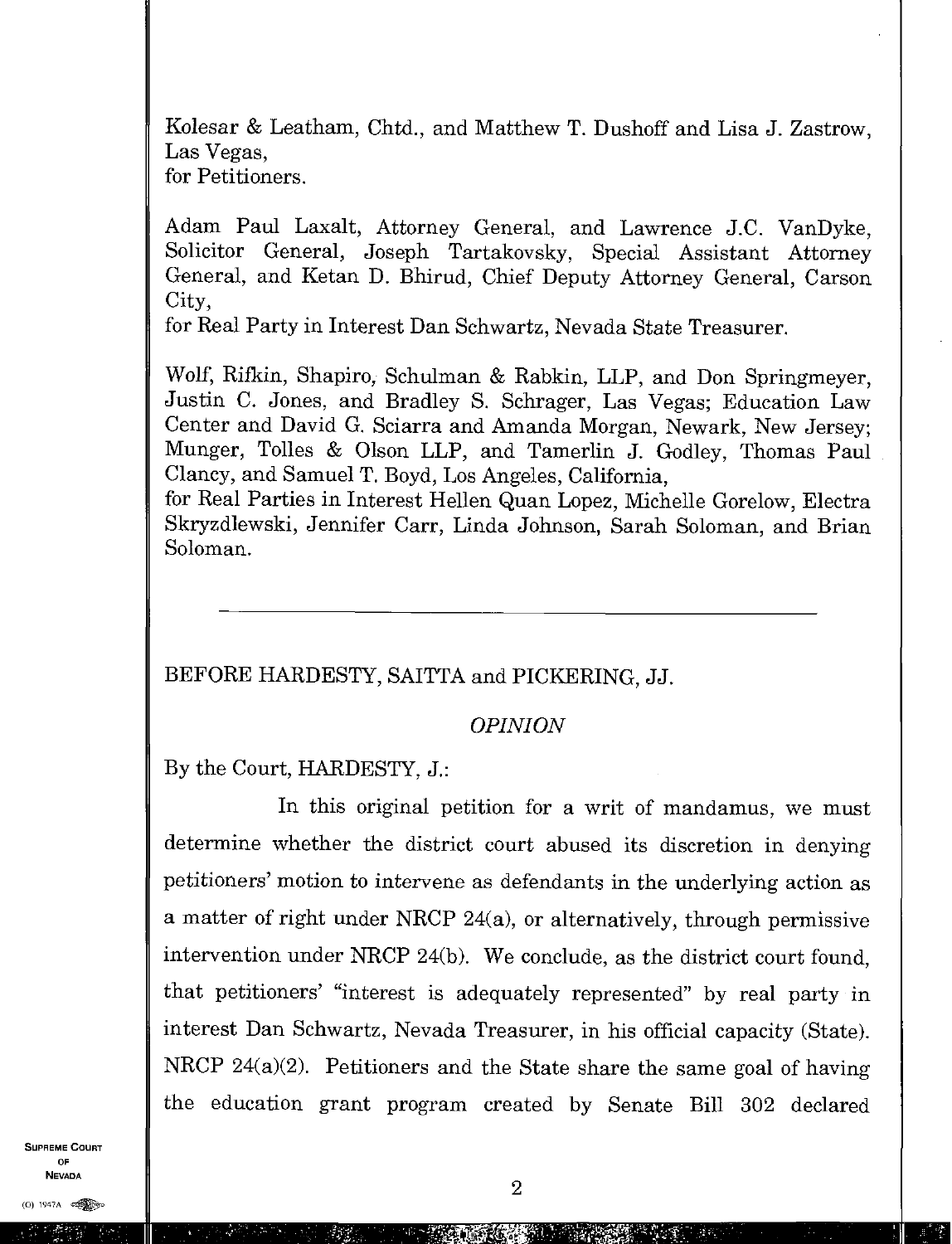constitutional. The State, in defending S.B. 302's validity, is presumed to be adequately representing the interests of citizens who support the bill, including petitioners. Petitioners failed to overcome the presumption when they could not show any conflict of interest with the State's position or cite an argument they would make that the State would not. As for the denial of permissive intervention, such decisions are given particular deference, including considerations of potential delay and increased costs in adding parties. Petitioners' failed to provide any supportable reasons why a writ should issue to reverse that discretionary decision. Moreover, while the district court did not perceive any benefit to petitioners' intervention, it invited them to brief the determinative issue as amici curiae, which, under the circumstances, is an adequate alternative to permissive intervention. As we perceive no abuse of discretion in the district court's decision, we deny writ relief.

#### *BACKGROUND*

This petition arises out of a district court action in which several parents are challenging the constitutionality of S.B. 302 on their own behalf and on behalf of their minor children who attend Nevada public schools. Senate Bill 302

> establish[es] a program by which a child who receives instruction from a certain entity rather than from a public school may receive a grant of money in an amount equal to the statewide average basic support per-pupil [and] provid[es] for the amount of each grant to be deducted from the total apportionment to the school district.

2015 Nev. Stat., ch. 332, at 1824. Plaintiffs filed their suit against defendant Dan Schwartz, in his official capacity as the Treasurer of the State of Nevada.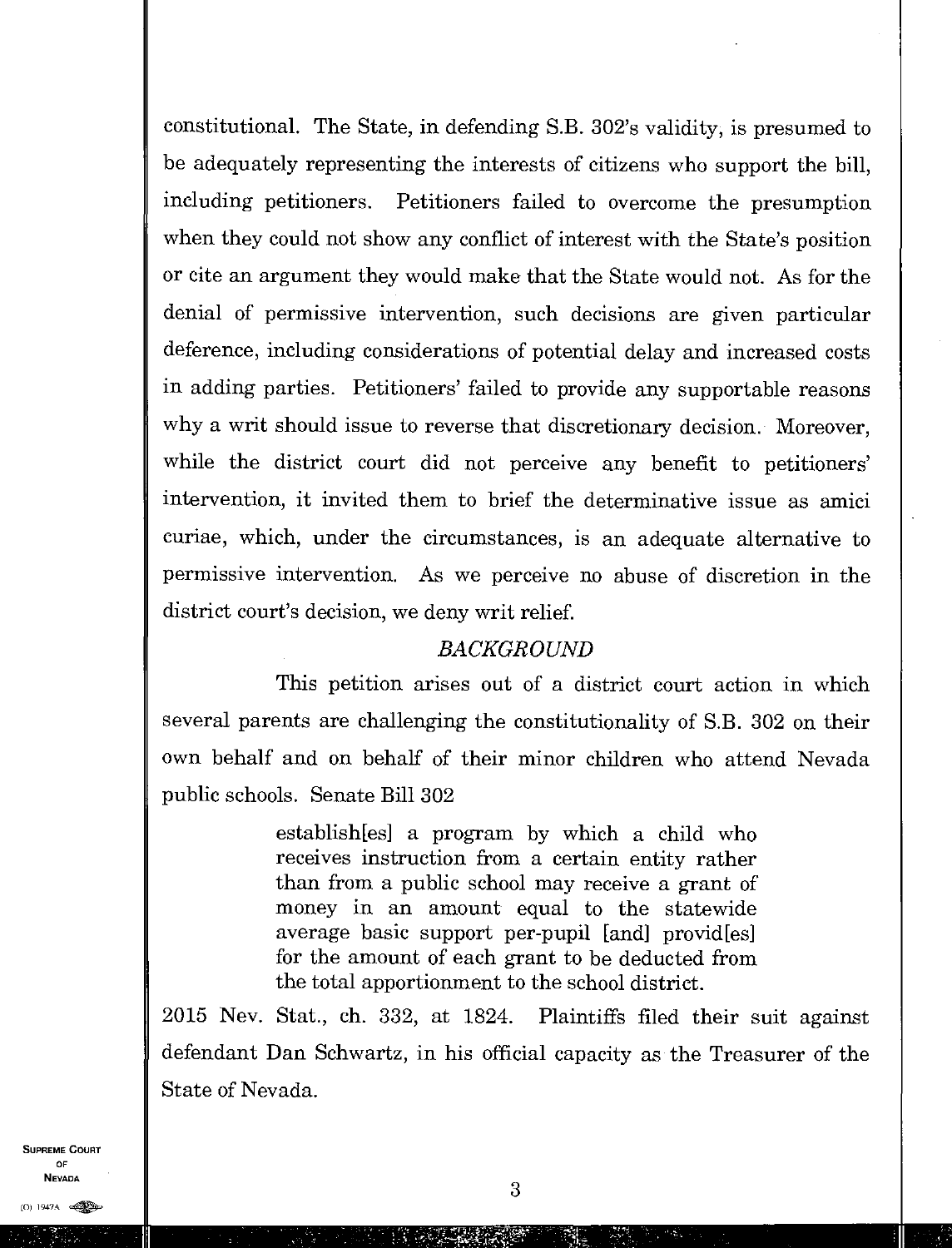Petitioners, who are parents seeking to apply for the grants, moved to intervene in district court as defendants, arguing that they satisfy the requirements for intervention of right under NRCP 24(a), or alternatively that they should be permitted to intervene under NRCP 24(b) to assist the court "in focusing on the effect of the challenged law on its real beneficiaries, parents and children." Plaintiffs opposed the motion, and the State did not. After the district court denied the motion, petitioners filed this petition for a writ of mandamus to compel the district court to grant their application to intervene.

#### *DISCUSSION*

A writ of mandamus is available to compel the performance of an act that the law requires as a duty resulting from an office, trust, or station or to control an arbitrary or capricious exercise of discretion. NRS 34.160; *Int? Game Tech., Inc. v. Second Judicial Dist. Court,* 124 Nev. 193, 197, 179 P.3d 556, 558 (2008). Because petitioners are not parties to the underlying action and cannot appeal the district court's order denying intervention, a mandamus petition is an appropriate method to seek review of such an order. Am. *Home Assurance Co. v. Eighth Judicial Dist, Court,* 122 Nev. 1229, 1234, 147 P.3d 1120, 1124 (2006). Petitioners have the burden of demonstrating that writ relief is warranted. *Pan v. Eighth Judicial Dist. Court,* 120 Nev. 222, 228, 88 P.3d 840, 844 (2004); *see* Am. *Home Assurance Co.,* 122 Nev. at 1234, 147 P.3d at 1124 (recognizing the district court's considerable discretion in deciding a motion to intervene and declining to grant writ relief where petitioners failed to demonstrate a clear abuse of that discretion).

## *Intervention of right*

Petitioners first argue that the district court was required to grant their application for intervention of right because they met the rule's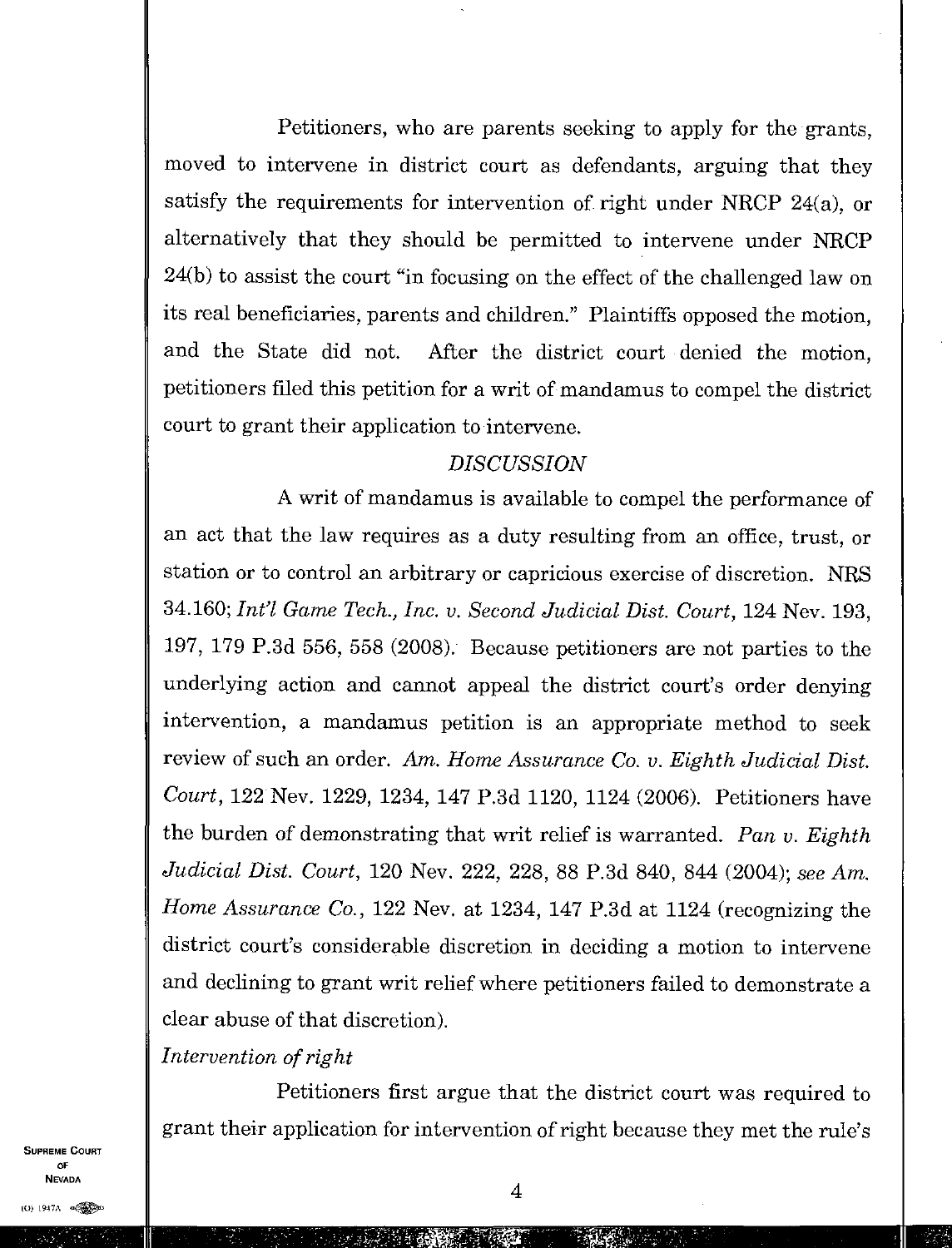prerequisites for rightful intervention and the district court applied the wrong legal standard in determining that they did not. As the district court's discretionary judgment rested on the words of NRCP 24(a), we disagree that the rule mandates a different outcome.

### NRCP 24(a) provides that

[u]pon timely application anyone shall be permitted to intervene in an action: (1) when a statute confers an unconditional right to intervene; or (2) when the applicant claims an interest relating to the property or transaction which is the subject of the action and the applicant is so situated that the disposition of the action may as a practical matter impair or impede the applicant's ability to protect that interest, unless the applicant's interest is adequately represented by existing parties.

We have previously held that an applicant for intervention of right must show "(1) that it has a sufficient interest in the litigation's subject matter, (2) that it could suffer an impairment of its ability to protect that interest if it does not intervene, (3) that its interest is not adequately represented by existing parties, and (4) that its application is timely." Am. *Home Assurance Co.,* 122 Nev. at 1238, 147 P.3d at 1126. "Determining whether an applicant has met these four requirements is within the district court's discretion." *Id.* 

Here, the district court found that although petitioners arguably met requirements 1, 2, and 4 for intervention of right, they failed to satisfy requirement 3 by demonstrating that their interest in upholding the constitutionality of S.B. 302 would not be adequately represented by the State. The district court determined that where, as here, the original defendant in a suit is a state official represented by the state attorney general, the applicant seeking intervention must make a "very compelling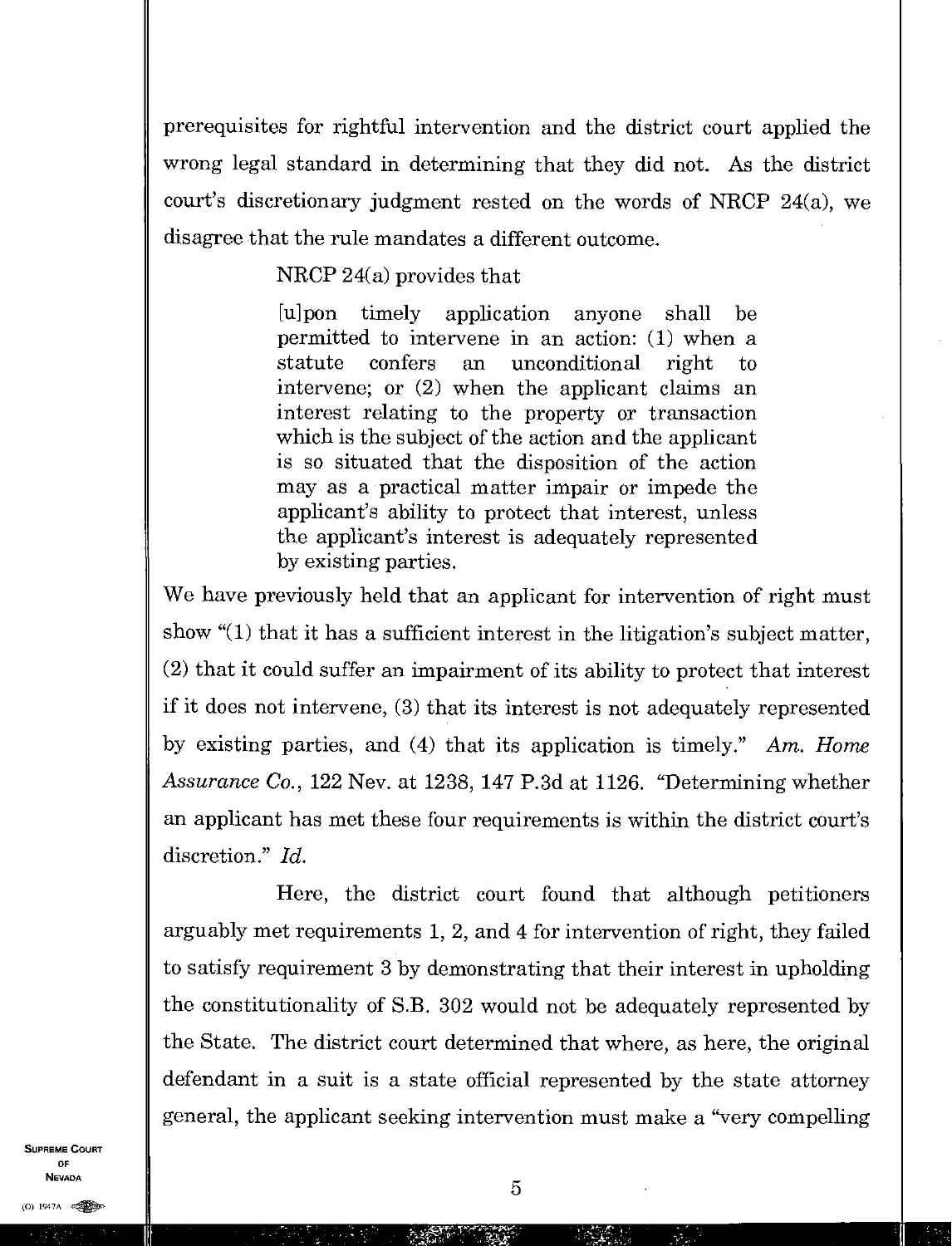showing" to overcome a presumption that the government will adequately represent the applicant's interests.

Petitioners contend that the district court applied the wrong standard in resolving their motion, as they were required to show only that the State's representation "may be" inadequate in order to overcome the presumption. According to petitioners, they met this minimal burden by arguing that the State has broader interests than they do on a theoretical level and that they might, without actually identifying any, make different arguments than the State. In that regard, petitioners assert that in finding that petitioners had no independent legal interest in seeing the constitutionality of S.B. 302 upheld, the district court failed to recognize their "liberty interest in the educational upbringing of their children." Petitioners' understanding of their burden to overcome the presumption of the State's adequate representation does not accurately reflect the legal standard that applies when the State and the intervention applicant share the same goal in the litigation, and therefore these arguments do not provide a basis for writ relief.

"The most important factor in determining the adequacy of representation is how the interest compares with the interests of existing parties . . . . [and] when an applicant for intervention and an existing party have the same ultimate objective, a presumption of adequacy of representation arises." *Arakaki v. Cayetano,* 324 F.3d 1078, 1086 (9th Cir. 2003). Although the Ninth Circuit explained that "[t]he burden on proposed intervenors in showing inadequate representation is minimal, and would be satisfied if they could demonstrate that representation of their interests 'may be' inadequate," it also recognized that there is an "assumption of adequacy when the government is acting on behalf of a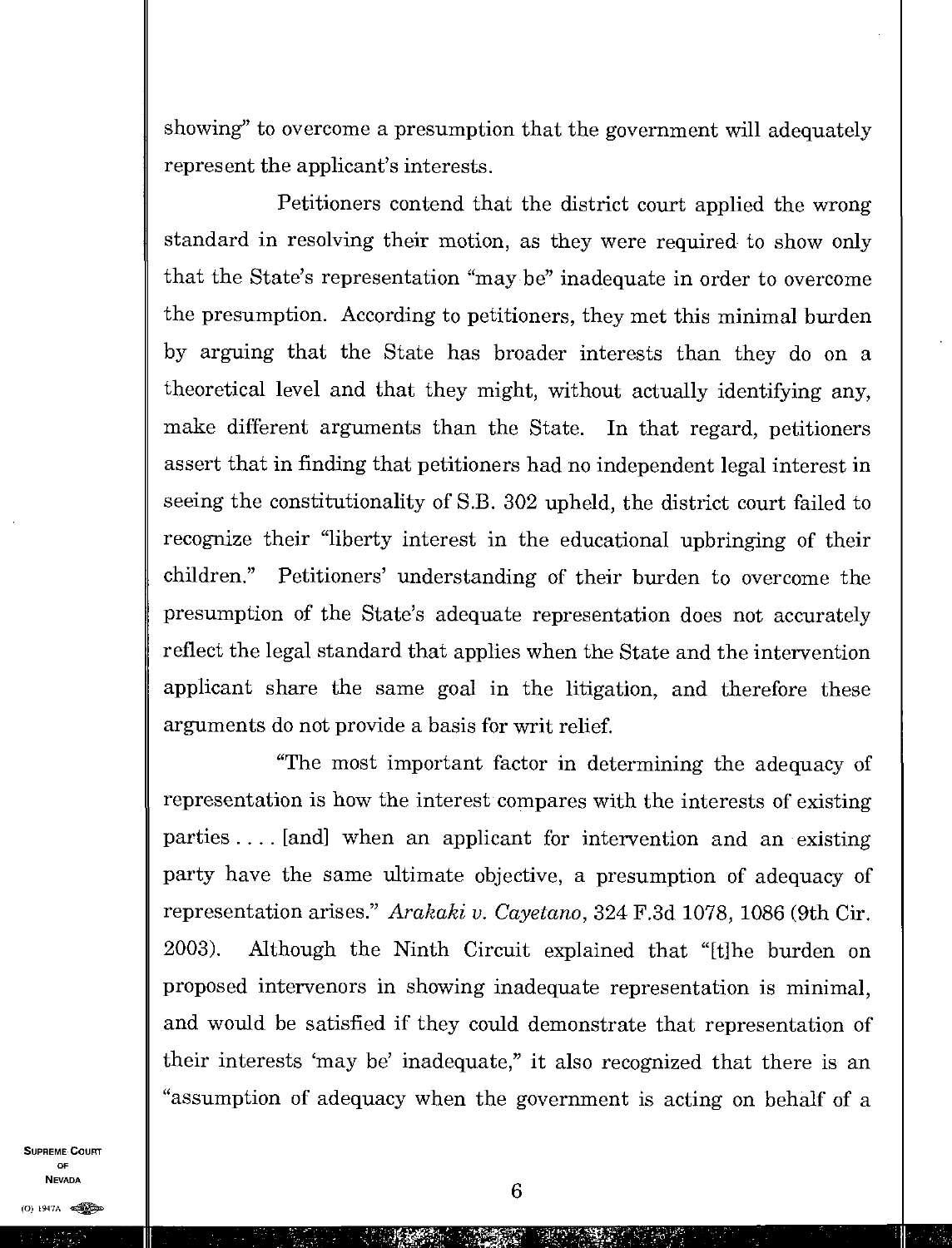constituency it represents," and "[i]n the absence of a 'very compelling showing to the contrary,' it will be presumed that a state adequately represents its citizens when the applicant shares the same interest." *Id.*  (quoting 7C Charles Alan Wright et al., *Federal Practice and Procedure*  § 1909 (3d ed. 2007)); *see also Lundberg v. Koontz,* 82 Nev. 360, 362-63, 418 P.2d 808, 809 (1966) (denying a motion to intervene of right on the basis that the interests of the intervenor applicants were adequately represented by the State because the single issue raised was an issue of law on which the applicants and the State sought the same outcome).

Consistent with the Ninth Circuit's reasoning, we held in *American Home Assurance Co.* that although the applicant's burden to prove the inadequacy of representation "has been described as 'minimal,' when the [applicant's] interest or ultimate objective in the litigation is the same as the [existing party]'s interest or subsumed within [that existing party's] objective, the . . . representation should generally be adequate, unless the [applicant] demonstrates otherwise." 122 Nev. at 1241, 147 P.3d at 1128. We concluded that unless the applicant "can show that the [existing party] has a different objective, adverse to its interest," or can show that the existing party "may not adequately represent their shared interest, the [existing party's] representation is assumed to be adequate." *Id.* at 1242, 147 P.3d at 1129.

In this case, petitioners and the State have the same ultimate objective—a determination that S.B. 302 is constitutional—and petitioners did not identify any conflicting interest or point to any arguments that the State was refusing to make in support of the bill's constitutionality. To the contrary, the State has shown its willingness to fully defend the bill, including through appeal. As for petitioners' argument that the State's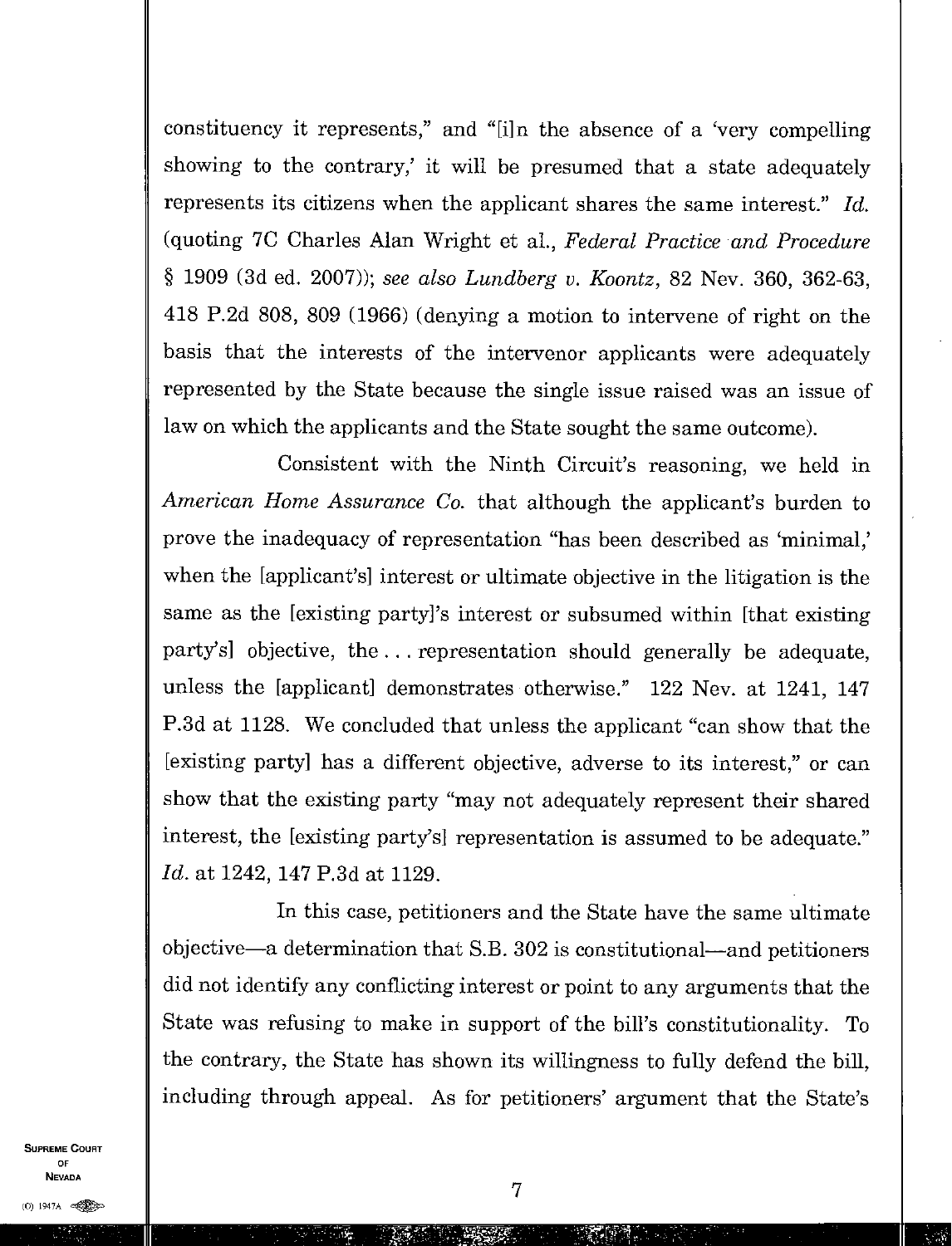interest in upholding the bill is broader than the liberty interest petitioners identified in seeking intervention, the only issue in this case is the constitutionality of S.B. 302, and petitioners do not indicate how protecting their right to choose where to educate their children would result in their assertion of different defenses in support of the determinative issue. Although petitioners cite to school voucher litigation in other states to support their contention that the State's arguments may differ from their own, use of different legal arguments and strategies is not per se inadequate representation. *Perry v. Proposition 8 Official Proponents,* 587 F.3d 947, 954 (9th Cir. 2009). Regardless, petitioners failed to identify any such differing arguments in this case, although they presumably could have done so, and they likewise did not provide examples of how the defenses raised by the intervenor parents in the cases cited were different from the state's defenses in those cases. Instead, petitioners note that the intervenor-parents in those cases pursued different litigation strategies, which does not justify intervention of right. On this record, the district court had no reason to conclude that the State's representation would be inadequate.

Because petitioners have not shown that they have a different legal interest than the State in the outcome of the litigation or that their interests in defending the suit are adverse to the State's interests, the district court correctly determined that petitioners failed to make the required compelling showing to overcome the presumption that the State will adequately represent their interest. Am. *Home Assurance Co.,* 122 Nev. at 1234, 147 P.3d at 1124; *Arakaki,* 324 F.3d at 1086. Thus, petitioners have failed to meet their burden to demonstrate that a writ should issue to compel the district court to grant intervention of right.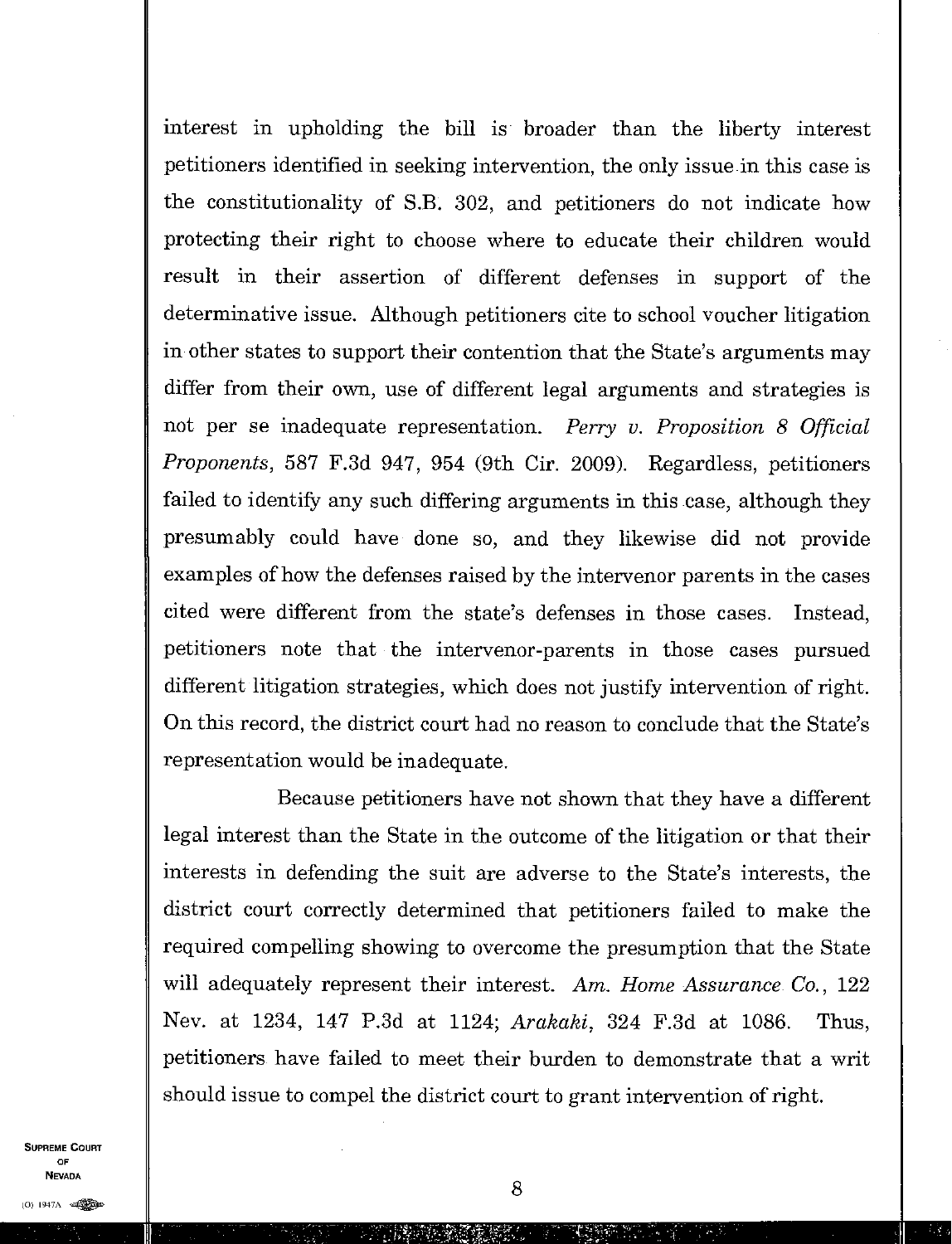### *Permissive intervention*

Petitioners next argue that the district court abused its discretion by denying their request for permissive intervention under NRCP 24(b), pointing to two alleged legal errors. First, petitioners argue that the district court did not adequately consider "whether the intervention will unduly delay or prejudice the adjudication of the rights of the original parties" as is required by NRCP 24(b)(2). Second, petitioners contend that the district court's decision was based on an erroneous finding that petitioners did not comply with NRCP  $24(c)$ 's requirement that a motion for intervention "be accompanied by a pleading setting forth the claim or defense for which intervention is sought."

## NRCP 24(b) provides that

[u]pon timely application anyone may be permitted to intervene in an action: (1) when a statute confers a conditional right to intervene; or (2) when an applicant's claim or defense and the main action have a question of law or fact in common. In exercising its discretion the court shall consider whether the intervention will unduly delay or prejudice the adjudication of the rights of the original parties.

The district court's concerns in denying permissive intervention centered on the potential for delay and increased costs, which it determined would come with no measurable benefit to the court's ability to determine the legal and factual issues in the case. The district court also found that petitioners failed to comply with NRCP 24(c)'s procedural requirements and instead filed numerous documents, including an opposition to plaintiffs' preliminary injunction motion, a filing in support of the State's motion to dismiss, and notices to substitute and associate counsel even though they were not parties and had no legal basis to do so. The district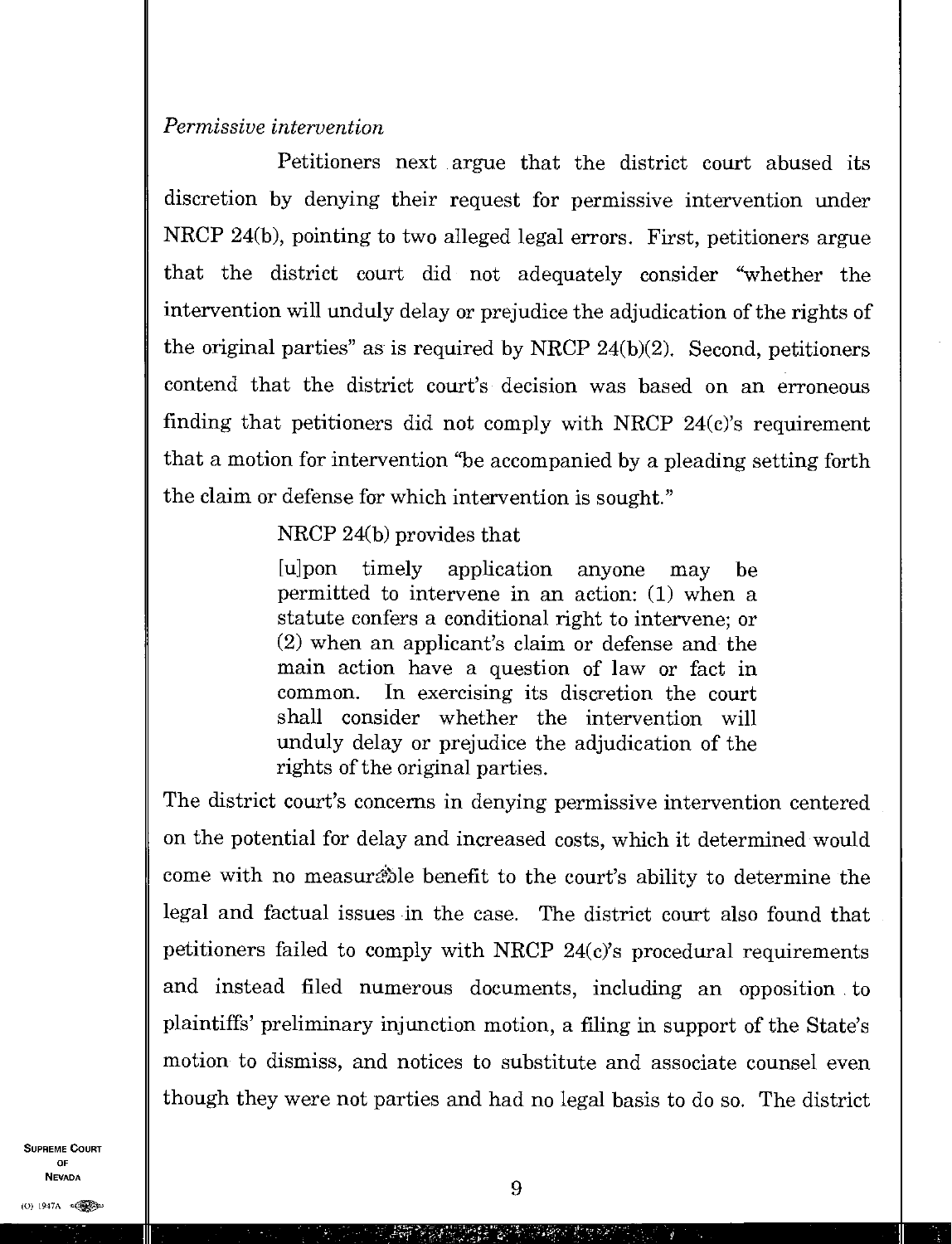court therefore declined to exercise its discretion to grant permissive intervention.

A district court's ruling on permissive intervention is subject to "particularly deferential" review. *United States v. City of New York,* 198 F.3d 360, 367 (2d Cir. 1999). Permissive intervention "is wholly discretionary with the [district] court. . . and even though there is a common question of law or fact, or the requirements of Rule 24(b) are otherwise satisfied, the court may refuse to allow intervention." 7C Charles Alan Wright et al., *Federal Practice and Procedure §* 1913 (3d ed. 2007). Thus, on review, the question "is not whether 'the factors which render permissive intervention appropriate under [Rule] 24(b) were present,' but is rather 'whether the trial court committed a clear abuse of discretion in denying the motion?" *New Orleans Pub. Serv., Inc. v. United Gas Pipe Line Co.,* 732 F.2d 452, 471 (5th Cir. 1984) (quoting *Korioth v. Briscoe,* 523 F.2d 1271, 1278 (5th Cir. 1975)).

The district court properly considered the potential for delay and increased costs to the parties, as required by NRCP 24(b)(2), and although petitioners argue that the district court merely mentioned generalized concerns in this regard, this is precisely the type of fact-based judgment determination entitled to particular deference by a reviewing court. Thus, petitioners have not demonstrated that the district court clearly abused its discretion in denying permissive intervention on this score.

Providing further reason to deny the writ petition as to permissive intervention, the district court invited petitioners to submit briefs on determinative issues as amici curiae. *See Bush v. Viterna,* 740 F.2d 350, 359 (5th Cir. 1984) (recognizing that an appeals court may

SUPREME COURT OF  $\blacksquare$ NEVADA<br>(0) 1947A elements